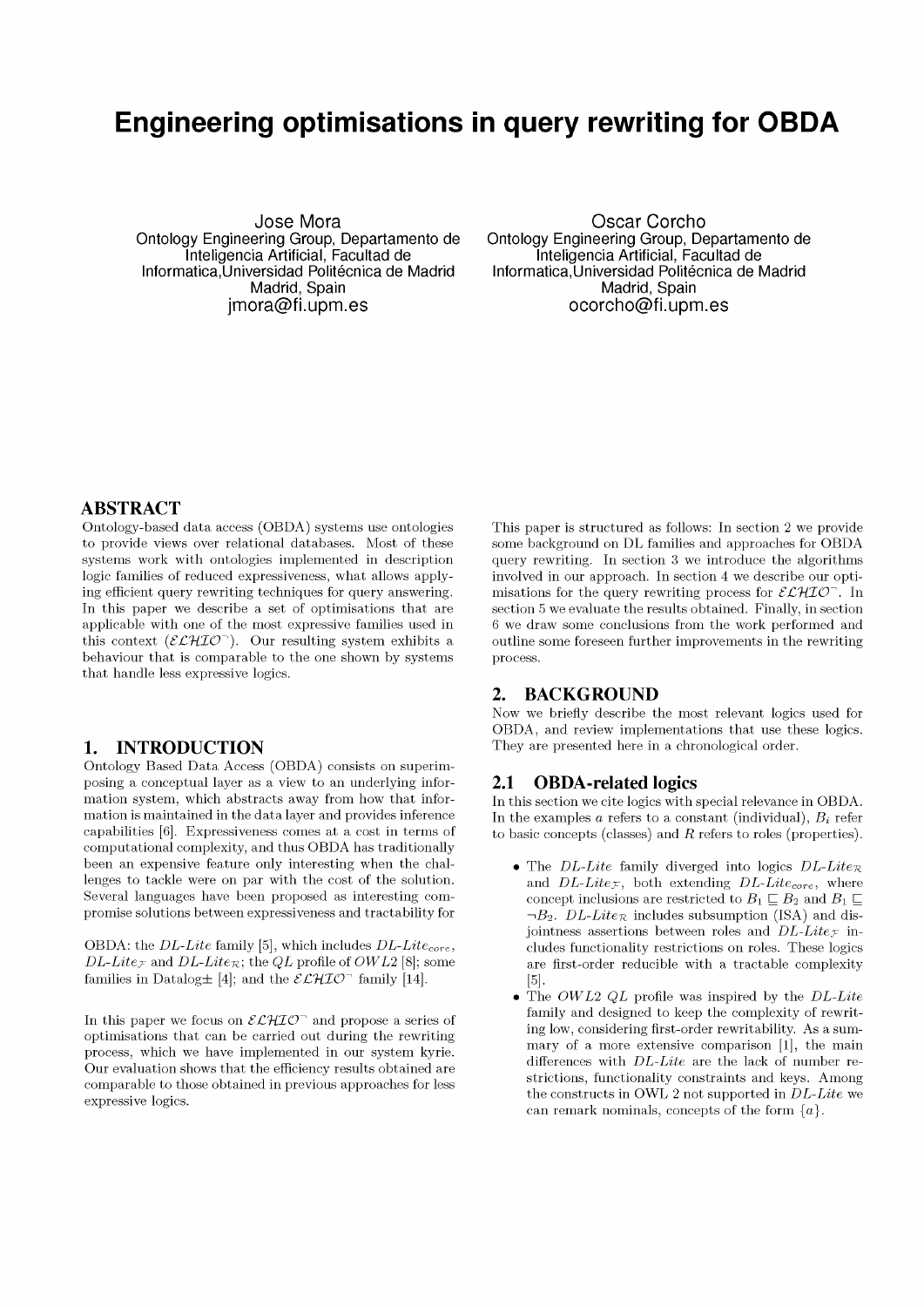- The  $\mathcal{ELHIO}^-$  logic [14] is more expressive; it extends the expressiveness of  $DL\text{-}Lie_\mathcal{R}$  by including basic concepts of the form  $\{a\}$ ,  $\top$ , and  $B_1 \sqcap B_2$ , as well as axioms of the form  $\exists R.B_1 \sqsubseteq B_2$ . This logic is the only one in this section that does not present the first-order rewritability property, this means that depending on the query and the expressiveness in the ontology, the generated Datalog may contain recursive predicates, thus some queries cannot be unfolded into a union of conjunctive queries (UCQ) and must be rewritten to recursive Datalog when considering  $\mathcal{ELHIO}^-$  ontologies. Despite that the computational complexity of the rewriting process remains tractable (PTlMEcomplete).
- Finally, some families in  $Database$  preserve the property of first-order rewritability to SQL equivalent languages while offering a greater expressiveness for rewritings to SQL or non-recursive Datalog, mainly because of the fact that Datalog $\pm$  predicates are n-ary. Some of the Datalog paradigms that ensure decidability are chase termination, guardedness or stickiness, extended to weak-stickiness by Calì et al. [3]. These paradigms limit the loops that can be present in some Datalog to ensure decidability of the unfolding and thus firstorder rewritability.

### 2.2 Related OBDA query rewriting approaches

These logics have been used in several approaches, starting with the perfect reformulation [5], which is implemented in **Quonto** and by Pérez-Urbina [14]. This approach accepts ontologies written in the *DL-Lite* family *(DL-Litecore,*   $DL\text{-}Lie\tau$  and  $DL\text{-}Lie\tau$ ) and generates a UCQ as a result of the rewriting process. This approach was the first of a series and would inspire many others, usually generating UCQs and optimizing the query rewriting process.

The **RQR** algorithm in the REQUIEM system [14] accepts  $\mathcal{ELHIO}^-$  ontologies and generates a rewriting using resolution with free selection (RFS) [2]. Both RQR and RFS form the basis for the algorithm presented here. RFS is proven to be correct and complete on Horn clauses [11] however due to space limitations RFS will not be explained, we refer the reader to previous citations. RQR reduces the number of useless factorizations in RFS, queries generated and processing time through several optimizations, the main one being the introduction of Skolem functions when an existential quantification occurs in the head of a clause, which was handled in previous approaches as a nameless variable. The output generated by this approach is again a UCQ. Resolution in REQUIEM is splitted in two steps, the first one is saturation, which generates a (possibly recursive) Datalog program, and the second one is unfolding, which unfolds this Datalog program to generate a UCQ. REQUIEM may produce a Datalog program for the output by simply skipping the latter stage. If the ontology includes recursion the UCQ cannot be complete, in this case the unfolding generates a (recursive) linear Datalog program (at most one intensional predicate per clause).

The previous approaches generate a large number of queries in the UCQ, as the generation of this UCQ from Datalog presents a combinatorial blowup that depends on the length of the query. **Presto** [16] addresses this problem

on  $DL\text{-}Lie_\mathcal{R}$ , this does not include expressions of the form *3R.B,* which eases the search for *most-general subsumees*  (MGS). MGS are used to remove existential join variables, to then remove unbound variables and redundant atoms. This way the query is recursively factorized and splitted, depending on the existential joins and the connectivity in the query. Presto obtains results that are several orders of magnitude faster in the query rewriting process than previous approaches. Depending on the ontology and the query, the resulting non-recursive Datalog is also normally briefer in the number of clauses, hiding the combinatorial explosion that would result from unfolding. As a result of the factorization, several parts of the query are rewritten into (potentially equivalent) subqueries.

Stamou et al. [17] take a different approach in the handling of Skolem functions. This approach has evolved into **Rapid** [7], which handles an expressiveness that falls between REQUIEM and Presto: expressions of the form *3R.B*  are allowed in REQUIEM but not in Presto; and in the case of Rapid they are allowed in the right hand side but not in the left hand side of subsumption axioms. Rapid applies two rules alternatively, *query shrinking* and *query unfolding. Query shrinking* removes a bound variable by unifying it with a functional term. Skolem functions are internally handled in this resolution rule, so they do not appear after applying it. *Query unfolding* replaces a set of atoms with its unfoldings, preserving the terms in the atoms (no functional terms are used). This strategy generates less subsumed (redundant) queries and it is possible to restrict the search for subsumed queries among subsets of the queries generated. The output is equivalent to REQUIEM for ontologies in the expressiveness handled by Rapid.

A similar approach using two different resolution steps (factorization and rewriting) in a stratified strategy is the one implemented in  $Nyaya$  [10]. During the factorization step the query is compacted with unifications that preserve the query semantics, and in the rewriting step the query is unfolded. An optional step removes redundant atoms in the queries. In Nyaya, the expressiveness is greater than in previous cases by allowing the use of n-ary predicates. However there is no statement about which additional ontological axioms could be covered with this. The body of the clauses is restricted to those that have only one atom. With this it is possible to identify atoms in the body of a query that are implied by some other atom in the body, what means that they can be eliminated, reducing the size of the query, the UCQ and the required processing. This approach is specially tailored at reducing the size of the UCQ that are generated in the process. Depending on the query, this optimization may provide much smaller queries, in size, width or length, which are respectively, the number of queries in the UCQ, the number of joins to be performed and the number of atoms in the perfect rewriting as explained in the evaluation done for this approach.

Another approach that should be mentioned is the one taken by **Venetis** et al. [18], based on perfect reformulation. In this approach, users normally pose a succession of queries, refining an initial conjunctive query by adding or removing atoms. In these cases it is possible to use partial results from previous rewritings in the new rewritings.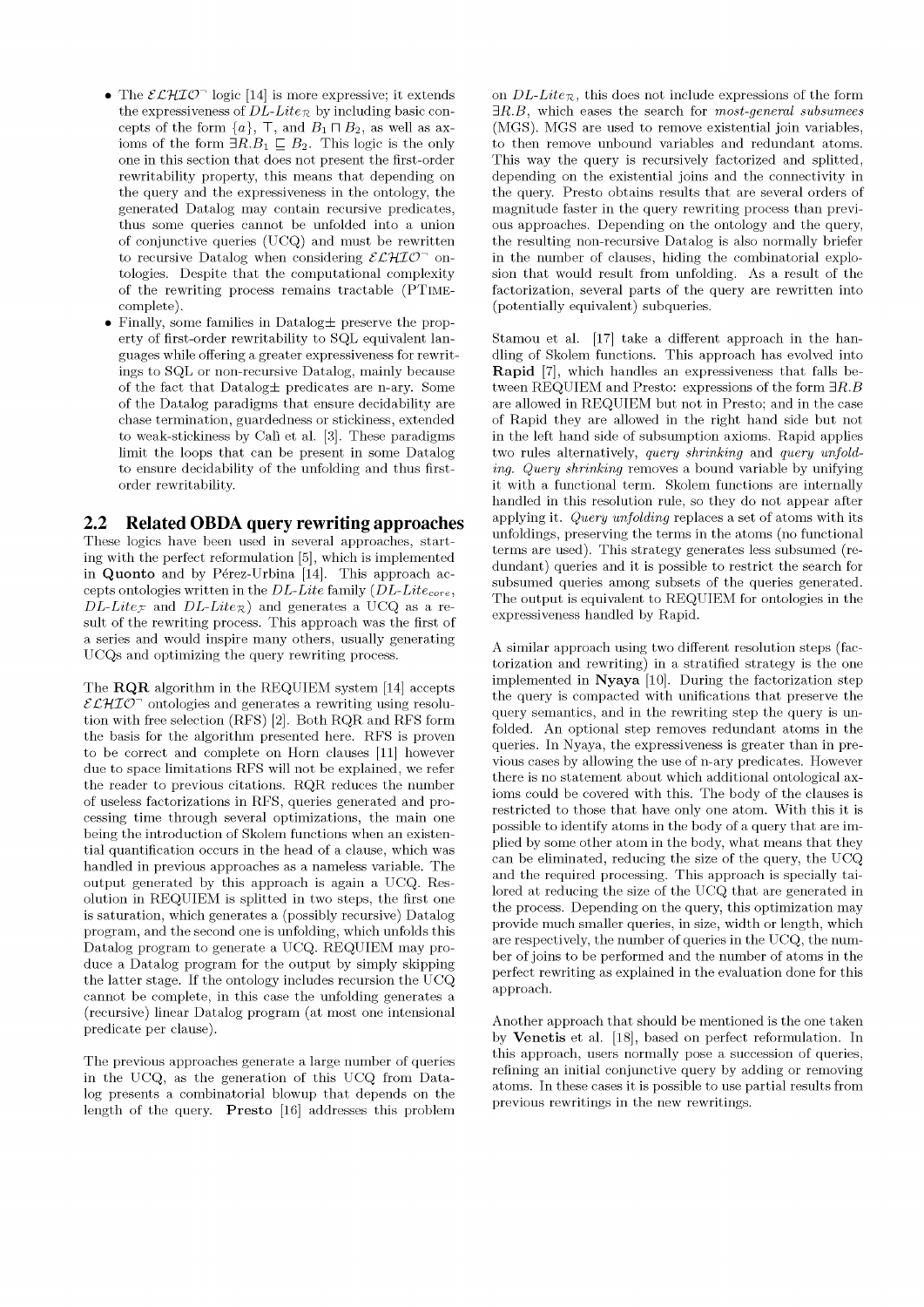Finally, Prexto [15] modifies Presto by considering extensional constraints, concept and role disjointness assertions and role functionality assertions. Disjointness and role functionality assertions are considered when construcing the Datalog program along with subsumption. In the unfolding stage these assertions are considered again, along with the extensional constraints. These considerations allow reducing the combinatorial explosion usual in the unfolding of these Datalog programs and the size of the rewritten UCQ.

#### 2.3 Resolution with free selection

Resolution with free selection (RFS) has a special relevance for the approach taken in kyrie, thus we introduce here some necessary terminology to explain this algorithm and advise the reader to consult the references [2, 13] for a more detailed presentation. For comparison purposes we can consider first binary resolution as an example:

$$
\frac{C\vee A \qquad D\vee \neg B}{(C\vee D)\mu}
$$

Where  $\mu$  is the most general unifier (MGU) of atomic formulas *A* and *B.* We can see in this rule that two atoms are unified, one on each clause. A selection function selects atoms in those clauses, so that for two atoms to be unified they have to be selected by that selection function. A selection function for Horn clauses selects either the head of a clause or a non empty set of body atoms based on some criteria. This allows to prioritize the inferences in which the selected atoms are selected. Resolution with free selection for Horn clauses takes the form:

$$
\frac{A \leftarrow B_1 \land \dots \land (B_i) \land \dots \land B_n \quad \underline{C} \leftarrow D_1 \land \dots \land D_n}{(A \leftarrow B_1 \land \dots \land (D_1 \land \dots \land D_n) \land \dots \land B_n)\mu}
$$

Where  $\mu$  is the MGU of atomic formulas  $B_i$  and  $C$  and the underlined atoms are the ones selected and resolved. The clause for which a body atom is selected is considered the main premise and the clause for which the head is selected is considered the side premise.

Saturation in resolution means applying the available resolution rules until no new clauses can be obtained. Saturation in resolution with free selection has been proved to be correct and complete for Horn clauses [11]. In this paper we see that (1) some of these resolution rules can be applied before having any query, (2) that subsumed clauses can be deleted optimizing the process and (3) that resolution with free selection has still a degree of freedom that allows to introduce some heuristics optimizing the process further, along with (4) other optimizations for query rewriting that can be done at the implementation level of this resolution method.

### 3. THE OBDA ALGORITHM FOR KYRIE

We describe the algorithm that our system (kyrie) implements, highlighting the optimizations performed. The rewriting algorithm is based on saturating resolution with free selection.

The ontology is preprocessed (algorithm 1) to save time in the rewriting of the queries. This is done by saturating the ontology with the selection function from REQUIEM (named sfRQR here), the result of this saturation is a logic program which contains functional terms. This saturation served in RQR to remove all clauses that contained functional terms, in this case those clauses have to be preserved until the query is available. sfRQR works properly for some specific types of clauses, thus auxiliary predicates are introduced to conform to these types of clauses. After applying sf Aux non-recursive auxiliary predicates can be removed (line 2), these are the predicates selected by sfAux and the clauses that contain these predicates are the ones selected to be pruned after this saturation. Both saturation steps are explained further in section 4.1. Finally, usual subsumption checks (atoms and clauses) are performed.

The main algorithm performs a reachability test to remove the clauses in the preprocessed ontology that are not reachable by the query and a series of saturation steps with algorithm 3 and the previously explained selection functions. If the working mode is Datalog then the Datalog program is returned after another reachability test. If the working mode is UCQ then the unfolding is attempted for the predicates selected by sfNonRec, which are all predicates except one for each loop. For a loop we refer to a list of clauses  $\gamma_1, \ldots, \gamma_n$ such that for every pair  $(\gamma_i, \gamma_{i+1})$  there is some auxiliary predicate  $p_i$  such that  $p_i \in body(\gamma_i), p \in head(\gamma_{i+1})$ , and there is some  $p_n$  such that  $p_n \in body(\gamma_n), p_n \in head(\gamma_1)$ . A heuristic is applied to minimize the number of excluded predicates, those that appear on more loops are chosen first, breaking several loops with one predicate. At this stage of the process (no functional terms) and given the expressiveness handled (table 1 in [14]) a loop must contain unary and binary predicates to introduce new individuals (through variables in the body and not in the head of some clause). Only these loops are open (infinite) and produce the exclusion of some predicates from the unfolding.

Finally, the saturation algorithm (algorithm 3) uses subsumption checks to limit the explosion produced by blind resolution on all combinations of clauses. Two subsumption check steps are performed for each query before any other processing is done, as we see in line 9 and later loop. First condensate removes subsuming atoms in new clauses. Then the following loop removes subsumed clauses from the program. Subsumed clauses can be safely removed as soon as they are generated, this avoids the generation of other subsumed clauses and limits the explosion in the resolution. Please note that we use  $a \succeq_{s} b$  to indicate that a subsumes *b.* 

We will analyse specific parts of these algorithms in the remainder of the paper. Algorithm 1 (preprocessing) is explained in section 4.1. The subsumption checks (line 1 in algorithm 2 and loop in line 9 in algorithm 3) are the optimisations explained in section 4.2. In section 4.3 we see the benefits of using first the shortest clauses as in line 5 in algorithm 3. Finally, in section 4.4 we consider the cases in which the condition for line 3 in algoritmh 3 does not hold. This allows separating clauses in two sets, side premises and main premises, with all new resolved clauses as main premises.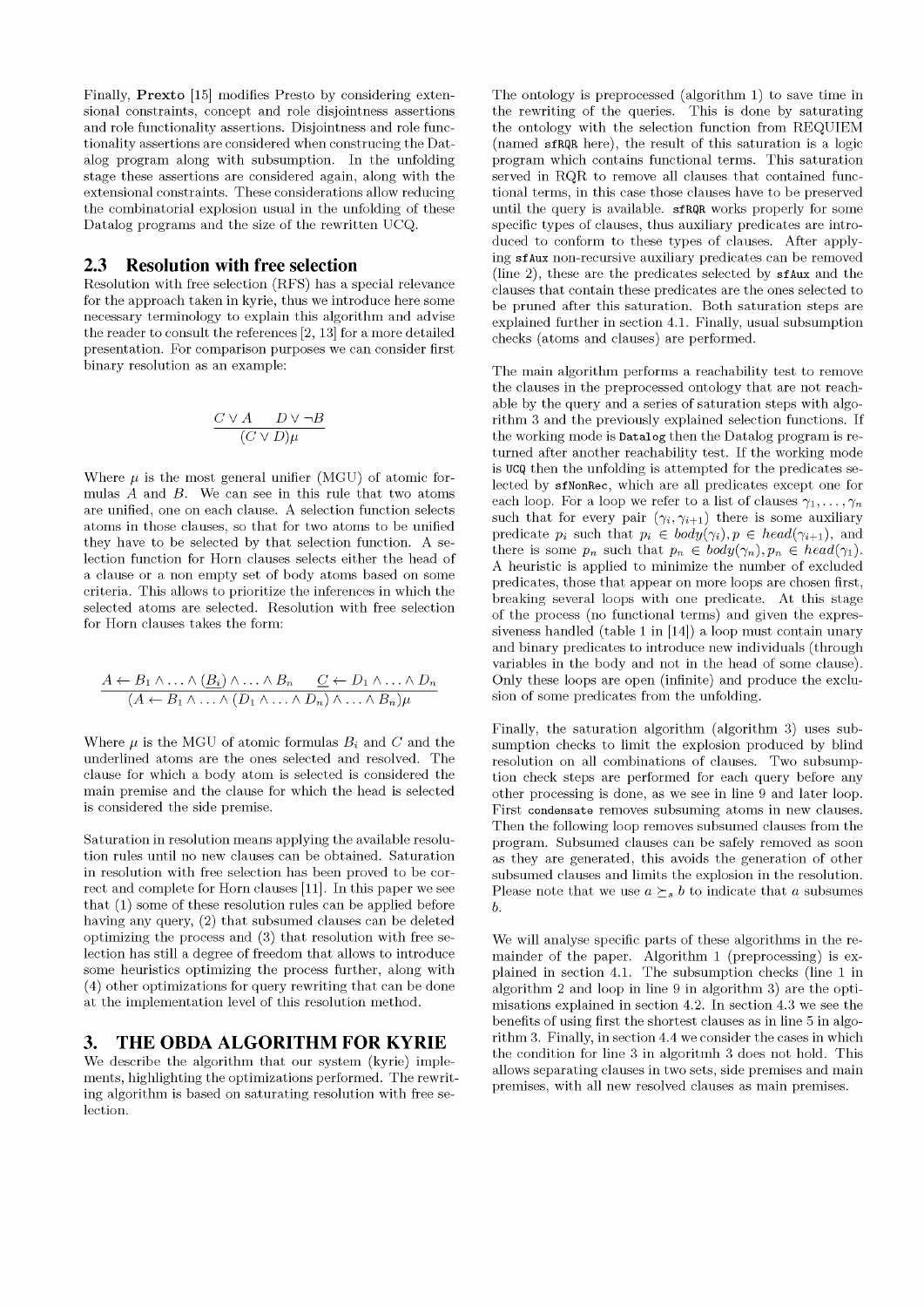**Algorithm 1:** kyrie preprocess algorithm

**Input:** *εCHIO*<sup> $\overline{\ }$ </sup> ontology Σ

**Output:** Preprocessed ontology Σ  $1 \Sigma = saturate(p, sfRQR, \Sigma, \emptyset)$ 

2  $\Sigma = saturate(\mathbf{s}, sfAux, \Sigma, \emptyset)$ 

- 3  $\Sigma =$  *removeSubsumed(condensate*( $\Sigma$ ))
- **4 return Σ**

#### **Algorithm 2:** General kyrie algorithm

**Input:** Preprocessed  $\mathcal{ELHIO}^-$  ontology  $\Sigma$ , UCQ q, working mode  $mode \in \{ \text{DataLog}, \text{UCQ} \}$ **Output:** Rewritten query  $q_{\Sigma}$ 1  $q = removeSubsumed(condense(q))$ 2  $\Sigma_q = reachable(\Sigma, q)$ 3  $q_{\Sigma} = saturate(\mathbf{s}, sfRQR, q, \Sigma_q)$ 4  $q_{\Sigma} = saturate(\mathbf{s},sfAux,q_{\Sigma},\emptyset)$ 5  $q_{\Sigma} = reachable(q_{\Sigma})$ 6 if *mode = Datalog* **then 7** | **return**  $q_{\Sigma}$ **8 end 9**  $\Sigma_q = \{q_i \in q_\Sigma \mid head(q_i) \neq head(q)\}\$ 10  $q_{\Sigma} = \{q_i \in q_{\Sigma} \mid head(q_i) = head(q)\}\$ 11  $q_{\Sigma} = saturate(\mathbf{u},sfNonRec,q_{\Sigma},\Sigma_a)$ 12 return  $q_{\Sigma}$ 

#### **Algorithm 3:** kyrie saturation algorithm saturate

**Input:** Working mode *mode,* selection function *sf,*  Datalog program q, optional Datalog clauses  $\Sigma$ **Output:** Datalog program  $q_{\Sigma}$ 

```
1 pending = new SortedQueue(q, shortestFirst)
 2 done = new Queue()3 if \Sigma = \emptyset then \Sigma \equiv done<br>4 while \neg pending.isEmpty4 while ¬pending .isEmpty() do 
 5 
 6 
 7 
 8 
 9 
10 
11 
12 
13 
14 
15 
16 
17 
18 end 
19 if mode \neq u then
20 \vert done = done \cup \Sigma21 end 
22 if \text{mode} \neq p then
23 \vert done = prune(sf, done)
24 end 
25 return done 
         q_i = pending.pop()done.push(q_i)forall the q_j \in \Sigma do
              Q_{i,j} = resolve(q_i,q_j, selectionFunction)forall the q_k \in Q_{i,j} do
                  q_k = condensate(q_k)if \forall q \in pending \cup done.q \not\succeq_s q_k then
                      done = \{q \in done \mid q_k \not\preceq_s q\}pending = \{q \in pending \mid q_k \not\geq_s q\}pending.push(qk) 
                 end 
             end 
         end
```
# 4. OPTIMISATIONS APPLIED IN KYRIE

We illustrate the optimizations described in this section with an ad-hoc ontology, Hospital.ttl<sup>1</sup>.

# 4.1 Optimisation 1. Ontology preprocessing

Introduction: The preprocessing stage only depends on the ontologies used for rewriting, it is independent of the queries issued to the system. Among previous OBDA approaches, only Venetis [18] specifies some preprocessing.

**Background:** REQUIEM saturates RFS. In those inferences both premises may be clauses derived exclusively from the ontology. Since the query is not necessary for these inference steps, they can be performed before the query is available and only once for all queries.

**Approach:** We use RFS with sfRQR as in REQUIEM with all the optimizations included in algorithm 3. We must simply consider that the corresponding reasoning to remove the skolem functions cannot finish until the query is available, thus all clauses must still be preserved (working mode p).

This resolution needs auxiliary predicates to keep the classes of clauses in the types defined in table 1 in [14]. However, next time (line 3 in algorithm 2) this selection function will only be applied to clauses that will act as side premises, due to the separation between query clauses and ontology clauses done at that moment. Therefore, we can remove some auxiliar predicates, more precisely the only ones that need to be preserved are one for each loop according to the heuristic explained in section 3. Simply note that in this case we may have loops that introduce individuals with functions, without mixing unary and binary predicates.

Removing auxiliary predicates allows performing some additional inferences in the preprocessing and reducing the number of clauses that are generated and could be generated in later stages. This reduces the search space, the inferences performed and thus the time needed for the rewriting at the cost of some additional space needed to store some clauses.

**Example:**  $\exists presents.Disease \sqsubset \exists suffers.Disease$  is an axiom that produces the clauses:

| AUX\$4(x)                                      | $\leftarrow$ Disease(y), presents(x,y) |
|------------------------------------------------|----------------------------------------|
| Disease(f12(x)) $\leftarrow$ AUX\$4(x)         |                                        |
| $suffix(x, f12(x)) \leftarrow \text{AUX$4(x)}$ |                                        |

Through resolution we can obtain the equivalent set:

| Disease(f12(x))              | $\leftarrow$ Disease(y), presents(x,y) |  |
|------------------------------|----------------------------------------|--|
| $\mathrm{suffix}(x, f12(x))$ | $\leftarrow$ Disease(y), presents(x,y) |  |

Conclusion: Auxiliary predicates have no correspondence in the ABox and only serve as "proxies" in the backward chaining from the predicates in the head (Disease, suffers) to the predicates in the body (Disease, presents). Through saturation all these inferences are performed, which means that the auxiliary predicates are no longer needed and can be safely removed. This saturation is made possible by another resolution process before any query is available. Both processes reduce later inferences.

<sup>1</sup> [http://delicias.dia.fi.upm.es/~jmora/kyrie/](http://delicias.dia.fi.upm.es/~jmora/kyrie/evaluation/Hospital.ttl) [evaluation/Hospital.ttl](http://delicias.dia.fi.upm.es/~jmora/kyrie/evaluation/Hospital.ttl)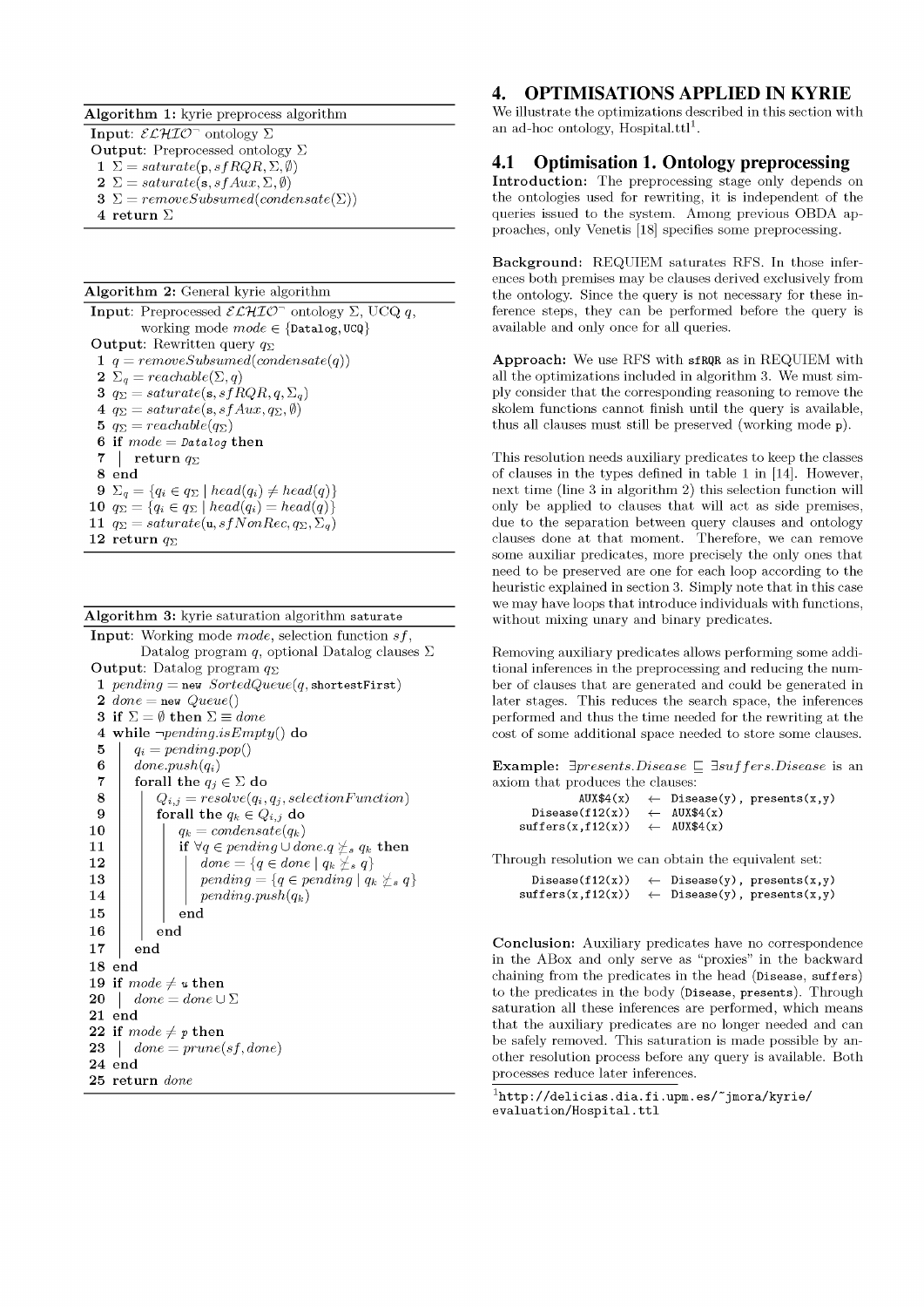### 4.2 Query subsumption check

Introduction: Query subsumption checks consist in checking whether a part of the query being rewritten is subsumed by another. When this happens one of the two parts can be removed. Clause subsumption checks are usually performed by checking clauses by pairs, checking whether one subsumes the other and removing the subsumed clause. Clause condensation, is performed by checking subsumption between atoms in a clause. In this case the subsuming atom is removed, since they are grouped by conjunctions.

Background: previous approaches perform similar checks for atom subsumption, we can find condensation in RE-QUIEM, DeleteRedundantAtoms in Presto, the shrinking rule in Rapid and factorization and some optimizations in Nyaya.

With respect to the clause subsumption check, REQUIEM performs this in a separate stage after the resolution has finished by checking all clause pairs. When using the "F" mode, REQUIEM does also perform a"full"subsumption check [2]. This means that during resolution newly derived resolvents may be deleted if they are subsumed by old or processed clauses. However, this subsumption check is not performed the other way around wrt old and new clauses. Unlike RE-QUIEM, we perform the subsumption check in both directions. Rapid performs a similar subsumption check, but the generation of subsumed clauses is reduced and more controlled, what allows limiting the check to subsets of the generated clauses. This check is performed after each unfolding step. In the case of Nyaya, subsumed clauses are removed with the elimination step, which is optionally performed after every rewriting step. Presto produces a factorized Datalog where subsumption check becomes less tractable, and thus there is no clause subsumption check. Atom subsumption for atoms that share some variable is considered with the MGS.

Objectives: The hypotheses for the "full" subsumption check implemented in REQUIEM [2] are that (1) the certain answers obtained from the logic program remain unaltered despite removing subsubmed clauses independently on their provenance and (2) this subsumption check pays off in terms of efficiency despite the computational cost that it represents. We propose an optimization that consists in performing the subsumption check among all clauses generated as part of the resolution process (line 9 in algorithm 3). In our context the clever handling of the unfolding sets done in Rapid cannot be added in a straightforward way, since the Datalog used is not linear, which means that unfolding sets are not composed of atoms but of conjunctions of atoms. In our case, new clauses are generated using RFS. Every time that a new clause is generated, its subsumption is checked and subsumed clauses are removed immediately after their generation.

The rationale for the efficiency gain is that the avoidance of the inferences in which the subsumed clause would participate, which due to recursion avoids the generation of a whole tree of clauses. This pays off for the cost of subsumption checks in most cases and specially in most complex cases where there are many atoms in the body of the query and clauses in the ontology. Additionally, all later steps and

stages have a lesser load and require less time, which includes this subsumption check, less clauses generated means less clauses to check for subsumption.

**Verification:** The first hypothesis is immediate considering the equivalence of programs after removing or adding subsumed clauses [12, 9]. We can see this has no impact on the certain answers: Given two clauses  $\gamma_1$  and  $\gamma_2$  such that  $\gamma_1$  subsumes  $\gamma_2$ , by definition of subsumption  $\gamma_1 \succeq_s \gamma_2 \Rightarrow$  $\exists \mu.head(\mu\gamma_1) = head(\gamma_2) \wedge body(\mu\gamma_1) \subseteq body(\gamma_2)$  where  $\mu$ is a unifier from the variables in  $\gamma_1$  to the terms in  $\gamma_2$ , so we can see  $\gamma_1 \models \gamma_2$ . The certain answers for a given query q over a OBDA system composed of a TBox  $\Sigma$  over a database *D*, as  $\langle \Sigma, D \rangle$ , are defined as the set containing exactly every tuple  $\alpha$  of constants in  $\langle \Sigma, D \rangle$  such that  $\Sigma \cup D \cup q \models Q_h(\alpha)$ where  $Q_h$  is the predicate in the head of  $q$ . With this definition we can see that by preserving satisfiability we preserve the set of certain answers for a given logic program and satisfiability is preserved in all regards, remember  $\gamma_1 \models \gamma_2 \Rightarrow {\alpha | \Gamma \cup \gamma_1 \cup \gamma_2 \models Q_h(\alpha)} = {\alpha | \Gamma \cup \gamma_1 \models Q_h(\alpha)}$ for any  $\Gamma$  and  $Q_h$ . The second hypothesis is verified in the evaluation section.

**Example:** Given the following resolution:

```
Q(x) \leftarrow Patient(x), SickPerson(x)
SickPerson(x) \leftarrow Patient(x)\therefore Q(x) \leftarrow Patient(x), Patient(x)
```
We have that the result can be condensed into the query clause  $Q(x) \leftarrow$  Patient(x). This query subsumes the original query, which can be discarded, avoiding other resolution steps and the generation of other queries, for example a new query would be generated with the following resolution step:

```
Q(x) \leftarrow Patient(x), SickPerson(x)
SickPerson(x) \leftarrow Condition(y), suffix(x, y)<br>
\therefore Q(x) \leftarrow Patient(x), Condition(y),Patient(x), Condition(y),
                              suffers(x, y)
```
By avoiding the further use of this subsumed query clause, we prevent the generation of all the clauses that could be derived from it, recursively.

# 4.3 Prioritizing some inferences

**Introduction:** A resolution strategy may specify an absolute, partial or absent order in which the inferences should be performed. Resolution with free selection establishes a partial order with the selection function by means of the specification of the atoms that can participate in the resolution (selected atoms) and the omission of the remaining atoms. In this case we include some additional ordering criteria in a heuristical attempt to produce subsuming clauses earlier.

**Background:** Two of the state-of-the-art systems specify the order of inference steps during resolution: REQUIEM and Rapid. Selection functions in REQUIEM specify a partial ordering, while in Rapid clauses are selected more carefully:

- • *shrinking* and *unfolding* rules are applied alternatively.
- shorter clauses are considered first for unification, since those are the ones that will more likely subsume others.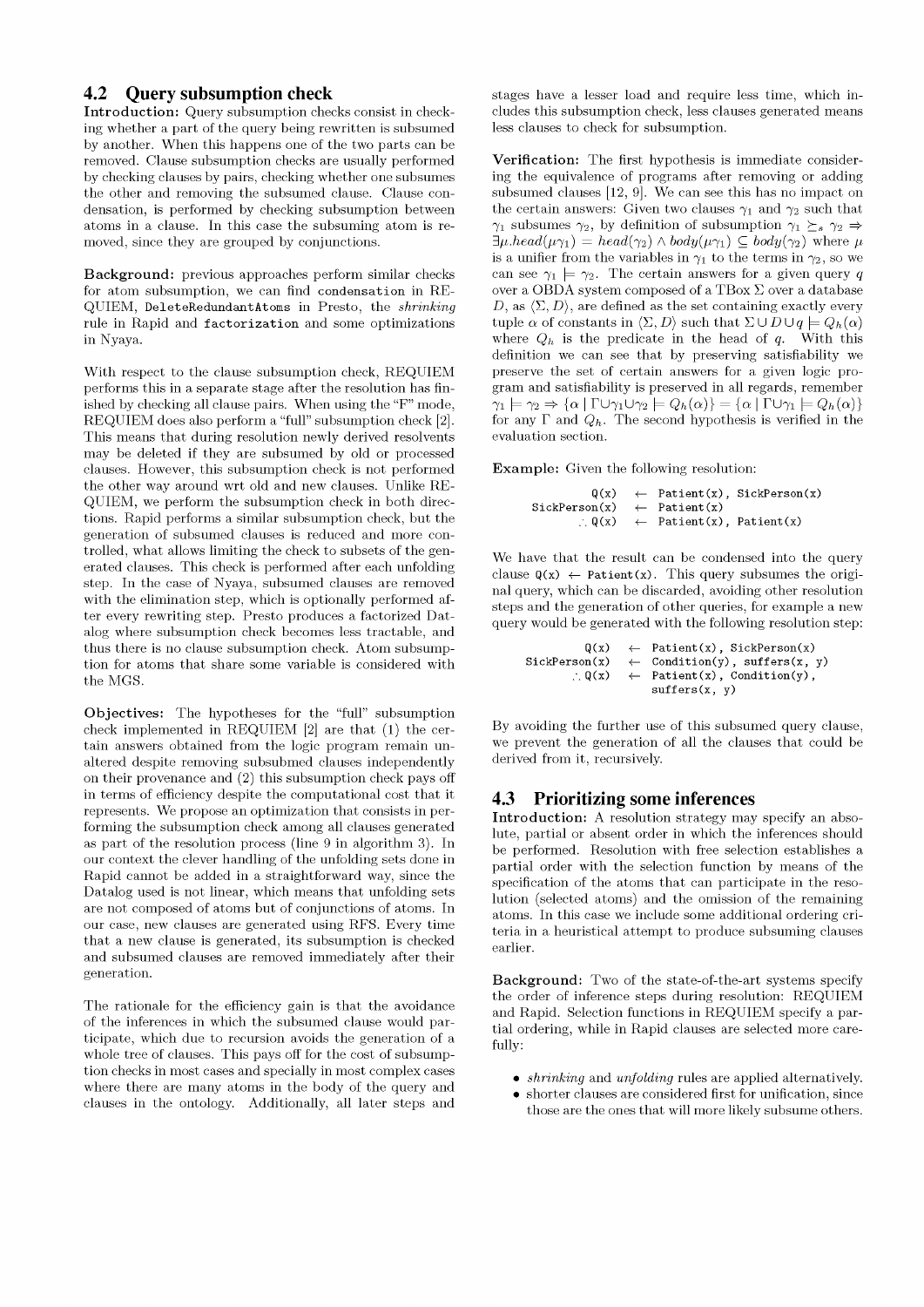• the base clause for the inference is always a query clause, as in the optimized version of Nyaya.

Objective: In kyrie we add this optimisation over the classical RFS, as specified in algorithm 3 line 1. This optimisation can be included in any system where the resolution does not have any specific order. This optimisation is specially relevant when combined with the subsumption check, since it increases the likelihood for early production of subsuming clauses, and thus increasing the impact of the removal of subsumed clauses. If the subsumption check is not performed and subsumed clauses are eliminated after resolution then the order in which clauses are generated during resolution is irrelevant for any optimisation purposes.

Examples: Check the example in the previous section. By using and producing shorter clauses first we increase the probability of producing subsuming clauses and thus the impact of subsumption check is enhanced.

## 4.4 Constraining the searches

Introduction: There are two main searches for clauses within the resolution described so far. First, to apply a resolution rule the clauses that fulfill the roles of main premise and side premise must be found. Second, once a resolution step has been performed, according to section 4.2 subsumed and subsuming clauses are searched for each newly generated clause.

Background: During resolution we have two different types of clauses depending on their provenance: those coming from the ontology and those that have the query as an ancestor. These two groups are easily differentiable: any clause derived from the query will keep the query predicate  $Q_h$  as the head predicate. The role of these two groups of clauses during resolution is also clear when both are available: query clauses will act as main premises, because their head cannot be unified; ontology clauses will act as side premises, because all the inferences that could be done with ontology clauses as main premises are among ontology clauses, and thus could and were performed in the preprocessing.

This optimisation is applicable at an implementation level to most systems and sometimes it is tacitly applied. Depending on the order and specificity of the resolution strategy, different methods can be applied in the implementation, from storing two different lists of clauses instead of one to indexing the clauses depending on the head predicate.

Approach: The search for main and side premises can be restricted to these two sets of clauses that can be separated before starting resolution. After preprocessing, all generated clauses are again query clauses, thus subsumption check needs only be performed among query clauses, saving checks of ontology clauses with all other clauses.

Limitations: This cannot be the applied in unfolding with recursion. In the case of a recursive Datalog program, again a small set of recursive predicates are selected, as explained in section 4.1. Clauses with these predicates as head predicates are considered to be "subqueries", acting only as main premises and avoiding an infinite unfolding.

# 5. EVALUATION

We have performed an empirical evaluation comparing the results of REQUIEM, Presto, Rapid, Nyaya and kyrie. The full results for this evaluation are available online<sup>2</sup>.

The evaluation has been performed on cold run, by restarting the application after every query, except for Presto. Each query has been run a minimum of five times per system and the results averaged. The hardware used in the evaluation is a Intel®Core<sup>TM</sup>2 6300 @1.86GHz with 2GB of RAM, Windows<sup>®</sup> XP and Java<sup>TM</sup> version 1.6.0\_33. We have measured the times and number of clauses generated for the ontologies traditionally used in the state of the art along with the usual sets of five queries for each of the ontologies provided [14].

We have also extended some ontologies, the most complex ones and interesting in this evaluation, with additional axioms. This allows checking the impact that a little difference in expressiveness and only a few axioms can have on the results of query rewriting. The ontologies with these additional axioms are: "AXE", "AXEb", "P5XE" and "UXE".

For example we have expanded AX into AXE by adding a single axiom.  $\exists AUX0^- \exists AUX1 \sqsubset Quadripleqia$ , even though *AUXO* and *AUX1* are not very descriptive names, this is an axiom that could fit in the semantics of the ontology, considering *A UXO* is a subproperty of *isAffectedBy* and *A UX1* is a subproperty of *isAssistedBy.* The impact of this single axiom is specially noticeable in the 5th query, where we can see that the rewriting time and clauses generated in the UCQ decrease significantly for kyrie.

Due to space limitations we limit the results included in the paper to those obtained with ontologies "A", "AX" and "AXE" in table 1. We refer the reader to the online results where it is possible to compare these systems with more ontologies and additional considerations as the time that preprocessing requires and the number of clauses in the preprocessed ontology. The size of the preprocessed ontologies remains at reasonable sizes, being P5XE the worst case with a factor of  $5.\overline{851}$  and three cases with a factor of 1.

The results we obtained are mixed. Runtimes for kyrie are in many cases comparable with Rapid, which is the fastest algorithm. Times are even shorter than Rapid in some cases for the generation of the Datalog rewriting. The results in the number of clauses generated for the UCQ are the same for the ontologies that fall in the intersection of the different expressivenesses that the different systems handle and the main difference relies on the time that is needed to generate these rewritings.

However, with the most expressive ontologies we can see the difference in the size of the rewritings. When comparing REQUIEM and kyrie we can see they generate a different number of clauses in the UCQ when the Datalog generated is recursive and the unfolding can only be partial. In this case kyrie aims at reducing the number of different predicates that can be found in the head of some clause, which can be considered as "unfolding as much as possible". REQUIEM

 $2$ http://delicias.dia.fi.upm.es/~jmora/kyrie/ [evaluation/](http://delicias.dia.fi.upm.es/~jmora/kyrie/evaluation/)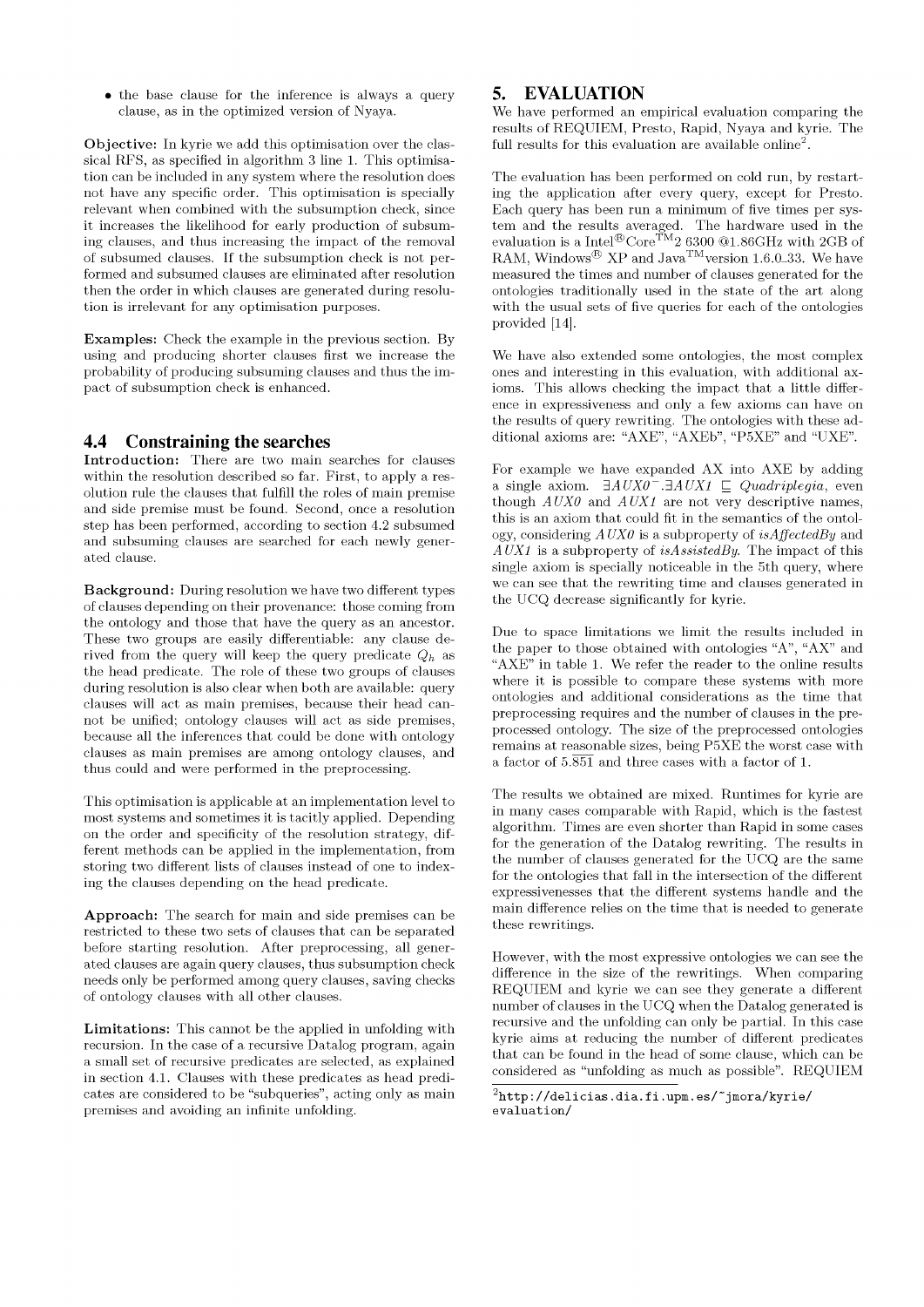|               |                | $\overline{\text{REQUIEM}}$ (F mode) |      |            |       |      | Presto                       |            |      |           | Rapid (D&F modes) |            |       |          | Nyaya     |         | kyrie |            |       |  |
|---------------|----------------|--------------------------------------|------|------------|-------|------|------------------------------|------------|------|-----------|-------------------|------------|-------|----------|-----------|---------|-------|------------|-------|--|
|               |                | Datalog                              |      | <b>UCQ</b> |       |      | $\overline{\text{Database}}$ | <b>UCQ</b> |      | Datalog   |                   | <b>UCQ</b> |       | Only UCQ |           | Datalog |       | <b>UCQ</b> |       |  |
| $\mathcal{O}$ | q              | time                                 | size | time       | size  | time | size                         | time       | size | time size |                   | time       | size  | time     | size      | time    | size  | time       | size  |  |
| А             |                | 31                                   | 87   | 278        | 27    | 18   | 54                           | 118        | 402  | 12        | 54                | 12         | 27    | 1417     | 247       | 15      | 42    | 53         | 27    |  |
|               | $\overline{2}$ | 37                                   | 76   | 90         | 50    | 19   | 33                           | 28         | 103  | 9         | 33                | 31         | 50    | 12268    | 92        | 12      | 31    | 40         | 50    |  |
|               | 3              | 50                                   | 77   | 128        | 104   | 25   | 33                           | 47         | 104  | 9         | 33                | 53         | 104   | 86245    | 104       | 28      | 32    | 72         | 104   |  |
|               |                | 40                                   | 79   | 443        | 224   | 18   | 44                           | 122        | 492  | 24        | 60                | 81         | 224   | 47285    | 454       | 25      | 39    | 106        | 224   |  |
|               | 5              | 75                                   | 77   | 1062       | 624   | 28   | 38                           | 471        | 624  | 12        | 38                | 140        | 624   | 1578491  | 624       | 43      | 37    | 512        | 624   |  |
|               |                | 47                                   | 127  | 743        | 41    | 37   | 69                           | 353        | 782  | 18        | 69                | 21         | 41    | 1752     | 555       | 12      | 57    | 72         | 41    |  |
| AX            | $\overline{2}$ | 47                                   | 116  | 4750       | 1431  | 37   | 51                           | 2181       | 1781 | 15        | 51                | 234        | 1431  | 16838    | 1737      | 9       | 49    | 1512       | 1431  |  |
|               | 3              | 62                                   | 126  | 44256      | 4466  | 62   | 57                           | 30503      | 4752 | 15        | 57                | 693        | 4466  | 132846   | 4741      | 21      | 56    | 17599      | 4466  |  |
|               | 4              | 59                                   | 119  | 63465      | 3159  | 42   | 69                           | 34847      | 7100 | 21        | 85                | 596        | 3159  | 112717   | 6564      | 18      | 64    | 7149       | 3159  |  |
|               | 5              | 81                                   | 126  | 10024743   | 39941 |      | N/A N/A                      | N/A        | N/A  | 18        | 72                | 6137       | 32921 | N/A      | N/A       | 43      | 71    | 1012887    | 32921 |  |
|               |                | 50                                   | 130  | 787        | 41    | 40   | 69                           | 350        | 782  | 15        | 69                | 21         | 41    | N/A      | N/A       | 15      | 57    | 68         | 41    |  |
| AXE           | $\overline{2}$ | 47                                   | 119  | 4937       | 1431  | 37   | 51                           | 2115       | 1781 | 18        | 51                | 228        | 1431  | N/A      | N/A       | 15      | 49    | 1490       | 1431  |  |
|               | 3              | 62                                   | 129  | 43843      | 4466  | 72   | 57                           | 30631      | 4752 | 25        | 57                | 693        | 4466  | N/A      | N/A       | 24      | 56    | 17378      | 4466  |  |
|               |                | 59                                   | 122  | 62403      | 3159  | 40   | 69                           | 34840      | 7100 | 22        | 85                | 587        | 3159  | N/A      | $\rm N/A$ | 25      | 64    | 6962       | 3159  |  |
|               | 5              | N/A                                  | N/A  | N/A        | N/A   |      | N/A N/A                      | N/A        | N/A  | 15        | 72                | 5996       | 32921 | N/A      | N/A       | 109     | 103   | 7262       | 3159  |  |

Table 1: Extract of some evaluation results

chooses to unfold partially the Datalog available, generating linear Datalog, which means that each clause contains at most one intensional database predicate. When comparing Rapid and kyrie we can see that kyrie generates a different number of clauses in more cases than when compared with REQUIEM. This is due to the axioms included in the extended ontologies, which are ignored by Rapid since they fall out of the expressiveness handled by it. The difference in query five with ontology "AXE" is specially remarkable: in this case kyrie generates a UCQ that is about 10% the size of the Rapid UCQ by including one single axiom, as explained before.

The optimizations done are specially evident in the time that the generation of the UCQ takes when compared with REQUIEM, however, they are more significant when comparing the Datalog results. REQUIEM performs an optimization stage that removes subsumed clauses after the UCQ has been generated, but in the case of kyrie this is done along with resolution (section 4.2), therefore subsumed clauses have already been removed from this Datalog program. The time needed to generate the Datalog rewriting for some queries is on par with Rapid, being lesser or greater depending on the case. The same can be said about the size of this Datalog rewriting.

# 6. CONCLUSIONS

In this paper we have focused on the optimizations that can be done on a query rewriting process based on RFS (as it is the case of REQUIEM), which allows handling expressive logics. We do not add additional constraints to the problem or reduce the expressiveness that is handled, what could ease the process from a computational point of view. Instead we focus on implementational details that can be extrapolated to other approaches, as already pointed out, and that have a strong impact on the efficiency of the process, as can be seen in the evaluation performed.

We have shown that a significant increase in the efficiency

for query rewriting can be obtained with these optimisations. The optimisations performed impose no additional restrictions on the properties of the input, either on expressiveness of the ontology, shape of the queries or additional data to be used in the process. The evaluation has been performed on the usual ontologies and queries without adding any restriction or property to the input. This means that the optimisations presented can be performed along with other optimisationss that may require this kind of assumptions on the input. Moreover, the impact of the optimisations performed in this paper may serve to judge and to put into context the impact of other optimisations that may impose restrictions on the input or require additional information.

Finally, the difference between the results obtained as Datalog and those obtained as a UCQ is astounding in most of the cases. Obviously a UCQ is simpler to manage than a Datalog program by any underlying system.On the contrary Datalog provides a more compact representation, which may be more convenient for systems that can handle this expressiveness. It would be interesting to have some statistical data about the expressiveness that underlying systems can handle and measurements about the efficiency in query answering UCQs and Datalog programs. Without these data the relative relevance of the results for the rewriting to Datalog and the rewriting to UCQ is left at the discretion of the reader.

Acknowledgements. We would like to kindly thank authors of previous systems (1) Rapid, (2) Presto and (3) Nyaya for their help in the usage of their systems and respectively (1) publishing the code, (2) sharing the binaries and  $(3)$  sharing the code. Special thanks to Héctor Pérez-Urbina for releasing the original REQUIEM code.

The work presented in this paper has been funded by an PIF grant (Personal Investigador en Formación) from the UPM (Universidad Politécnica de Madrid) (RR01/2008) and by the Spanish national project myBigData (TIN2010-17060).